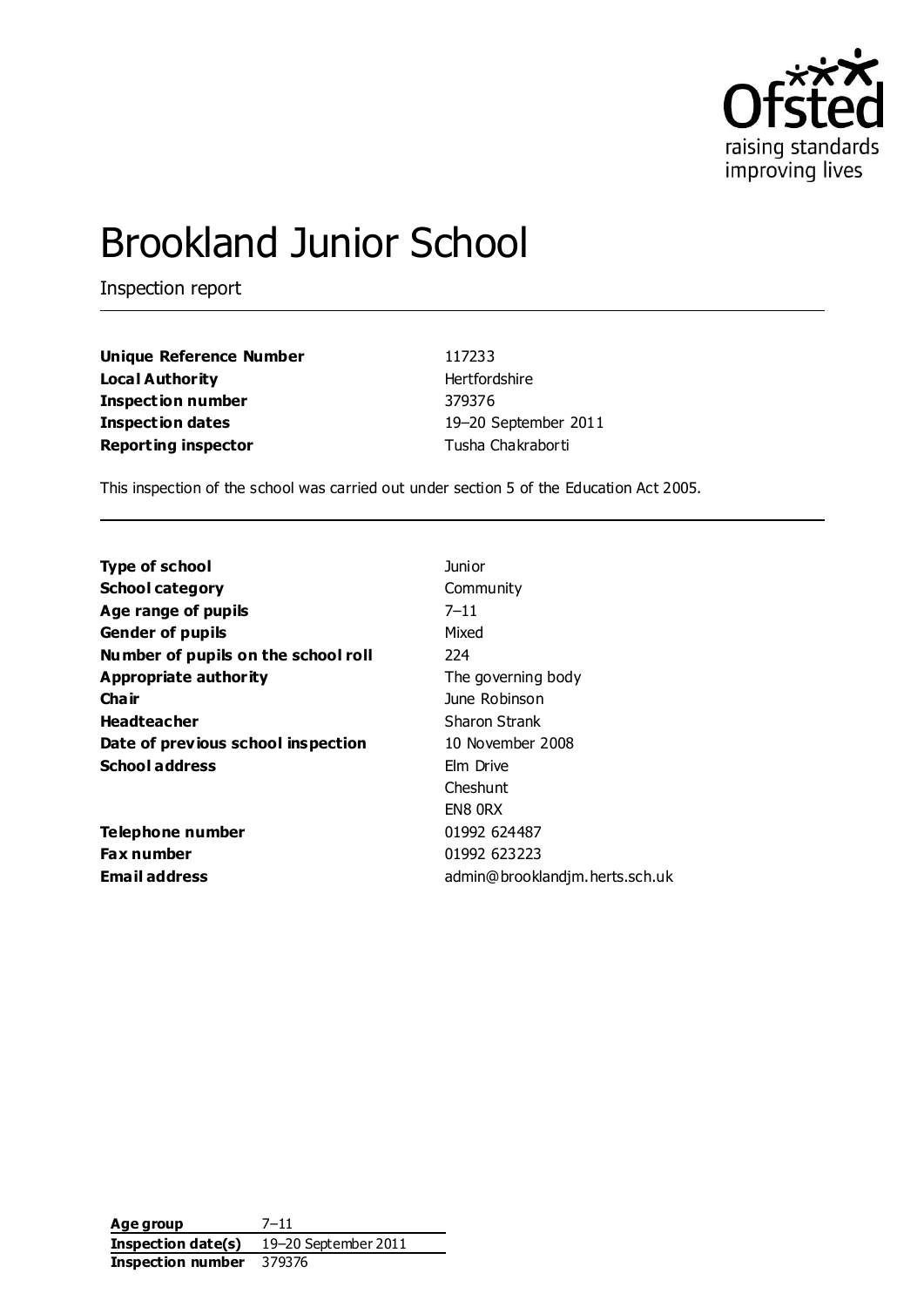The Office for Standards in Education, Children's Services and Skills (Ofsted) regulates and inspects to achieve excellence in the care of children and young people, and in education and skills for learners of all ages. It regulates and inspects childcare and children's social care, and inspects the Children and Family Court Advisory Support Service (Cafcass), schools, colleges, initial teacher training, work-based learning and skills training, adult and community learning, and education and training in prisons and other secure establishments. It assesses council children's services, and inspects services for looked after children, safeguarding and child protection.

Further copies of this report are obtainable from the school. Under the Education Act 2005, the school must provide a copy of this report free of charge to certain categories of people. A charge not exceeding the full cost of reproduction may be made for any other copies supplied.

If you would like a copy of this document in a different format, such as large print or Braille, please telephone 0300 123 4234, or email enquiries@ofsted.gov.uk.

You may copy all or parts of this document for non-commercial educational purposes, as long as you give details of the source and date of publication and do not alter the information in any way.

To receive regular email alerts about new publications, including survey reports and school inspection reports, please visit our website and go to 'Subscribe'.

Piccadilly Gate Store St **Manchester** M1 2WD

T: 0300 123 4234 Textphone: 0161 618 8524 E: enquiries@ofsted.gov.uk W: www.ofsted.gov.uk

**Ofsted** 

© Crown copyright 2011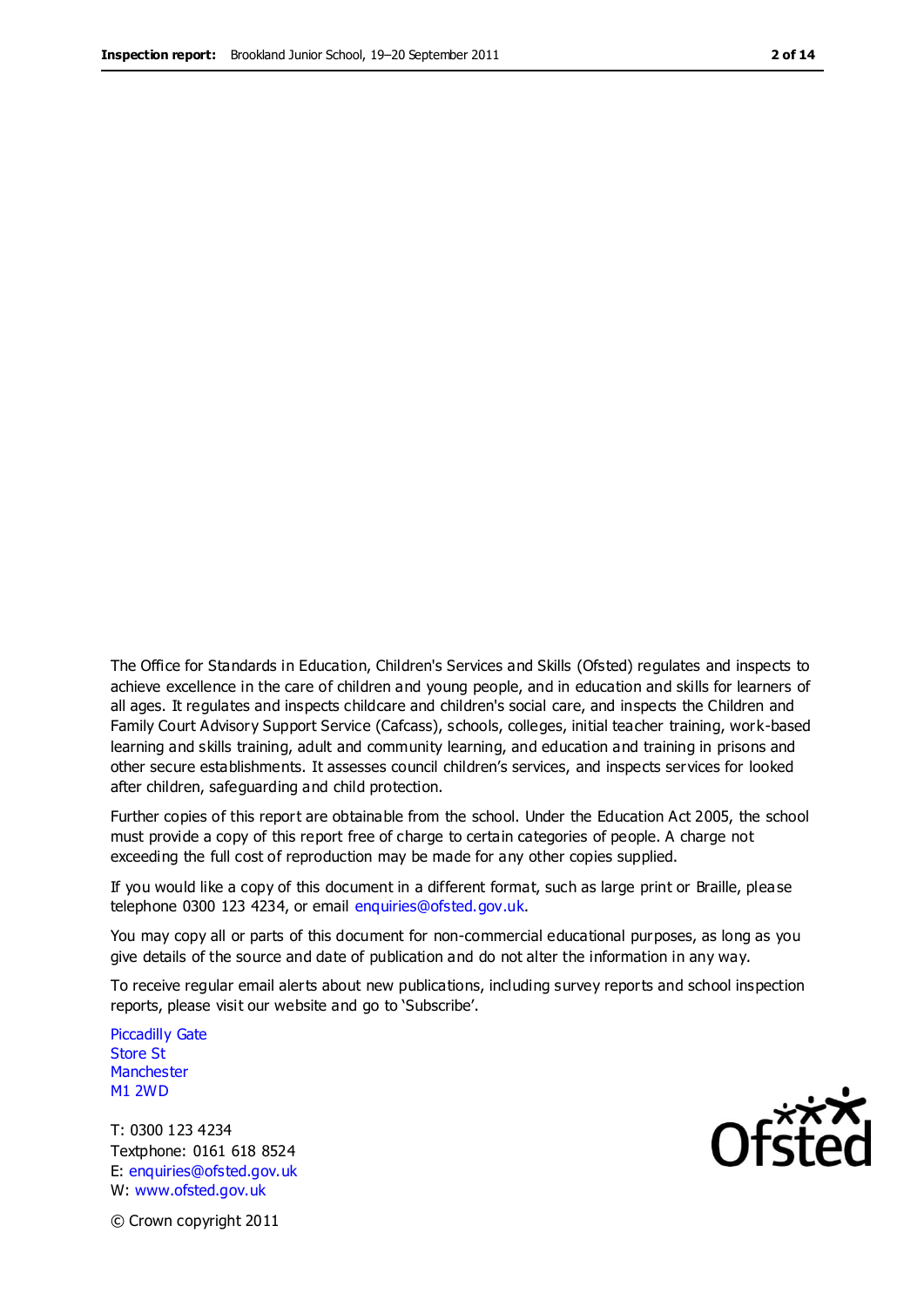## **Introduction**

This inspection was carried out by three additional inspectors. They observed 14 lessons taught by eight different teachers in the eight classes. Meetings were held with senior leaders, staff, pupils and members of the governing body. Inspectors observed the school's work, and looked at the school's improvement plans, policy documents, pupils' work, records of the monitoring of teaching and learning, minutes of the governing body's meetings and safeguarding documentation. They also scrutinised responses to the inspection questionnaires from 77 parents and carers, 65 pupils and 12 staff.

The inspection team reviewed many aspects of the school's work. It looked in detail at a number of key areas.

- What are the current rates of progress throughout the school, especially in writing?
- How effective are the strategies being employed to raise attainment in writing and eradicate underachievement of higher attainers?
- How effectively do staff use assessment information to track pupils' progress and set challenging targets, especially in writing?
- How effective is the current leadership structure at driving focused school improvement?

### **Information about the school**

This is an average-sized junior school. The large majority of pupils are of White British heritage. The proportion of pupils who are known to be eligible for free school meals is below average. The percentage of pupils with special educational needs and/or disabilities is above average, although the number with statements is below average. The proportion of pupils from minority ethnic backgrounds is broadly average, while the proportion of those who speak English as an additional language is well below average. Few pupils are at the early stages of learning English. The school has National Healthy Schools status and the Activemark award. The current headteacher took up post at the beginning of this academic year, just two weeks before the inspection. In addition, the Chair of the Governing Body is new to her role.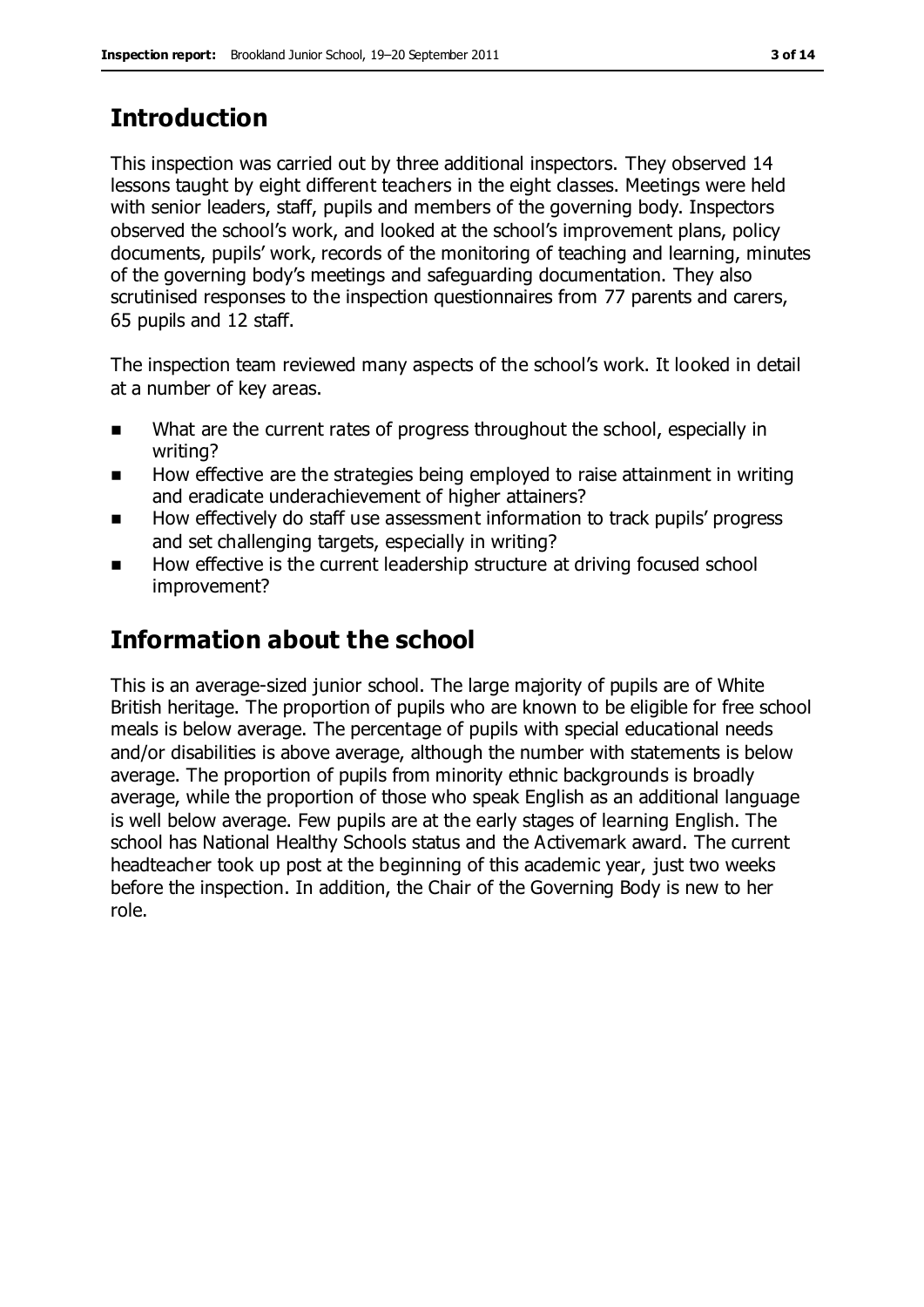### **Inspection judgements**

#### **Overall effectiveness: how good is the school? 3**

#### **The school's capacity for sustained improvement 3**

#### **Main findings**

The school provides a satisfactory quality of education. It is a harmonious and welcoming community where pupils enjoy learning and feel very safe and secure. They develop good personal and social skills and grow up as confident learners in response to the well-organised and effective systems for care, guidance and support. Pupils' behaviour is good and their attitudes to learning and all aspects of school life are positive. This is reflected in their above average attendance and enthusiastic participation in all school activities. A strength of the school is the extent to which leaders, teachers and support staff work in close liaison with outside agencies to support all pupils, including those whose circumstances make them vulnerable. This is confirmed by the very positive responses of parents and carers who believe that their children are happy, safe and well cared for.

Attainment is broadly average. It is above average in mathematics but average in English. Pupils make satisfactory progress, though their progress is more rapid in mathematics and reading than in writing, which remains below average. The school has recently introduced several new strategies to improve pupils' performance in writing but it is too early for them to have taken full effect. Pupils with special educational needs and/or disabilities are making good progress as a result of carefully targeted intervention programmes.

Staff have good relationships with pupils, praise their efforts and make good use of interactive white boards and other resources to support learning. In the best lessons, teachers are clear about what they want pupils to learn and how this will be achieved, matching work well to individual needs. They engage pupils well in paired and whole-class discussions that support their learning well. Nevertheless, assessment information is not always used effectively enough to plan lessons to meet the varying needs of all pupils. As a result, higher attaining pupils are not challenged sufficiently to ensure that they achieve as well as they can, especially in writing. Marking is encouraging but does not consistently provide enough guidance to pupils about how to improve. In some lessons, teachers' spend too long talking to the class so that pupils do not have enough time to engage effectively in their learning. Teachers have not had sufficient opportunity to observe good practice, in order to identify the features that make for good or better teaching.

The new headteacher has a clear vision for the school. Members of the leadership team have started to take steps towards greater ownership and development of their roles in monitoring and evaluating the effectiveness of all aspects of the school's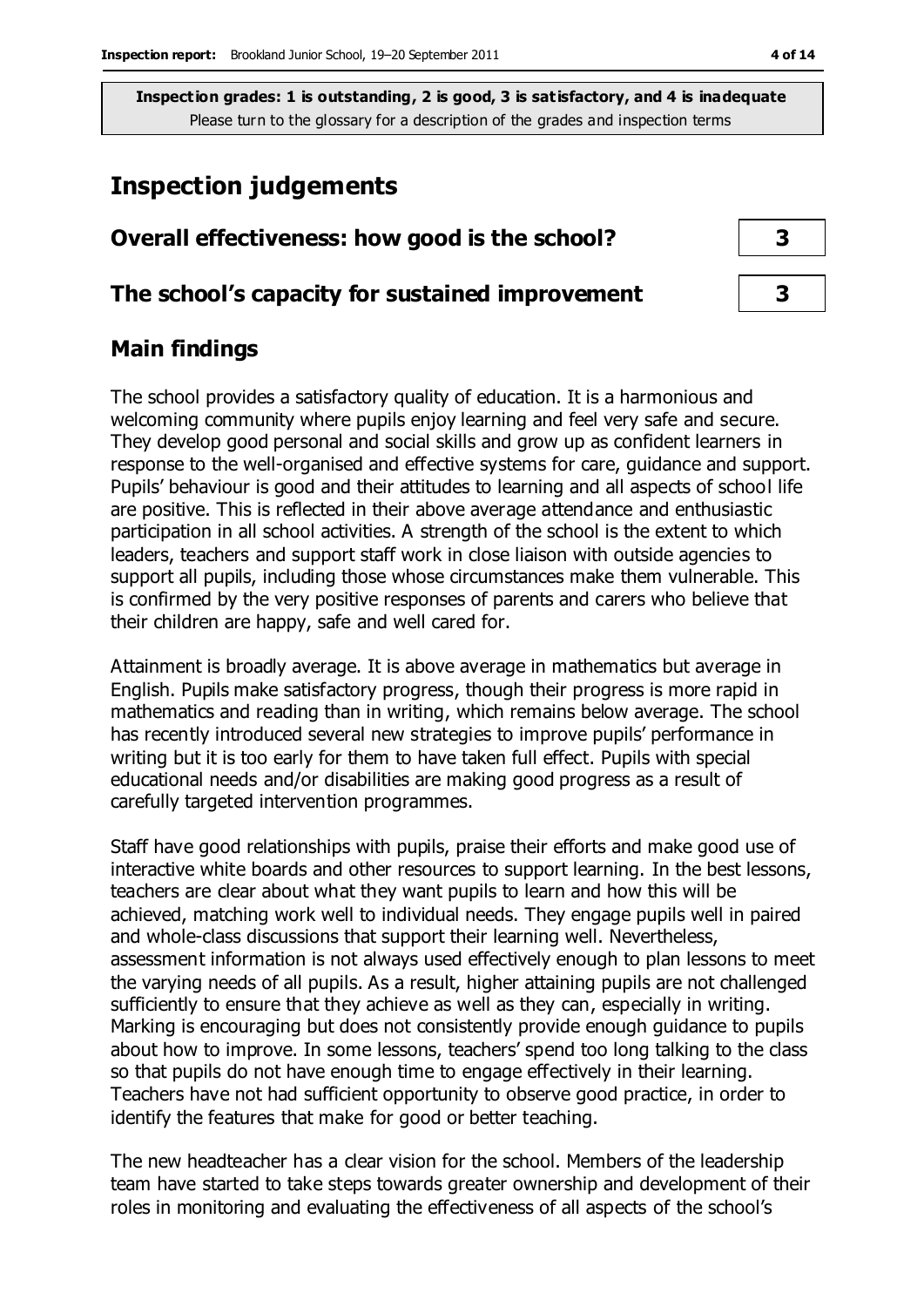work, with a clear focus on raising attainment in writing across the school. The assessment system has been revised and a more rigorous system for tracking pupils' progress is now in place to provide a correct level of challenge for higher attaining pupils through personalised target setting. The monitoring and evaluation roles of middle leaders, including subject leaders, are not sufficiently developed. The senior leaders have prioritised this area for development and have begun to address this issue. Self-evaluation of the current leadership team is broadly accurate and provides a secure basis for development planning. The governing body, led by the new Chair, has a secure understanding of the school's strengths and areas for improvement. Although the school has introduced several recent strategies to raise achievement, the impact of these actions is yet to be fully evident. The school's capacity to improve, therefore, is satisfactory.

About 40% of the schools whose overall effectiveness is judged satisfactory may receive a monitoring visit by an Ofsted inspector before their next section 5 inspection.

### **What does the school need to do to improve further?**

- Raise attainment and accelerate pupils' achievement in writing across the school by using assessment data more effectively to plan work matched to the needs of higher attaining pupils so that they are challenged consistently.
- Improve the quality of teaching and learning further by:
	- establishing a programme whereby teachers are able to improve their skills by observing best practice
	- ensuring that marking consistently supports pupils in understanding how they can improve their work.
- Increase the capacity of leadership at all levels by improving the monitoring and evaluation roles of middle leaders.

#### **Outcomes for individuals and groups of pupils 3**

Across the school, pupils thoroughly enjoy learning. They start in Year 3 with skills that are above average in mathematics and average in English. They make satisfactory progress in mathematics and reading but less progress than they should in writing. Although attainment in mathematics has been above average over the past three years, that in English remains broadly average. The school has taken action to address this weakness by introducing new writing strategies and has begun a rigorous monitoring of the impact of these schemes on pupils' progress. Observations of lessons show that pupils listen carefully to their teachers and concentrate on the tasks they are set. When given the opportunity, they enjoy discussing their ideas with others and working cooperatively. Pupils enjoy reading a wide variety of books and narrating stories. However, their skills in writing for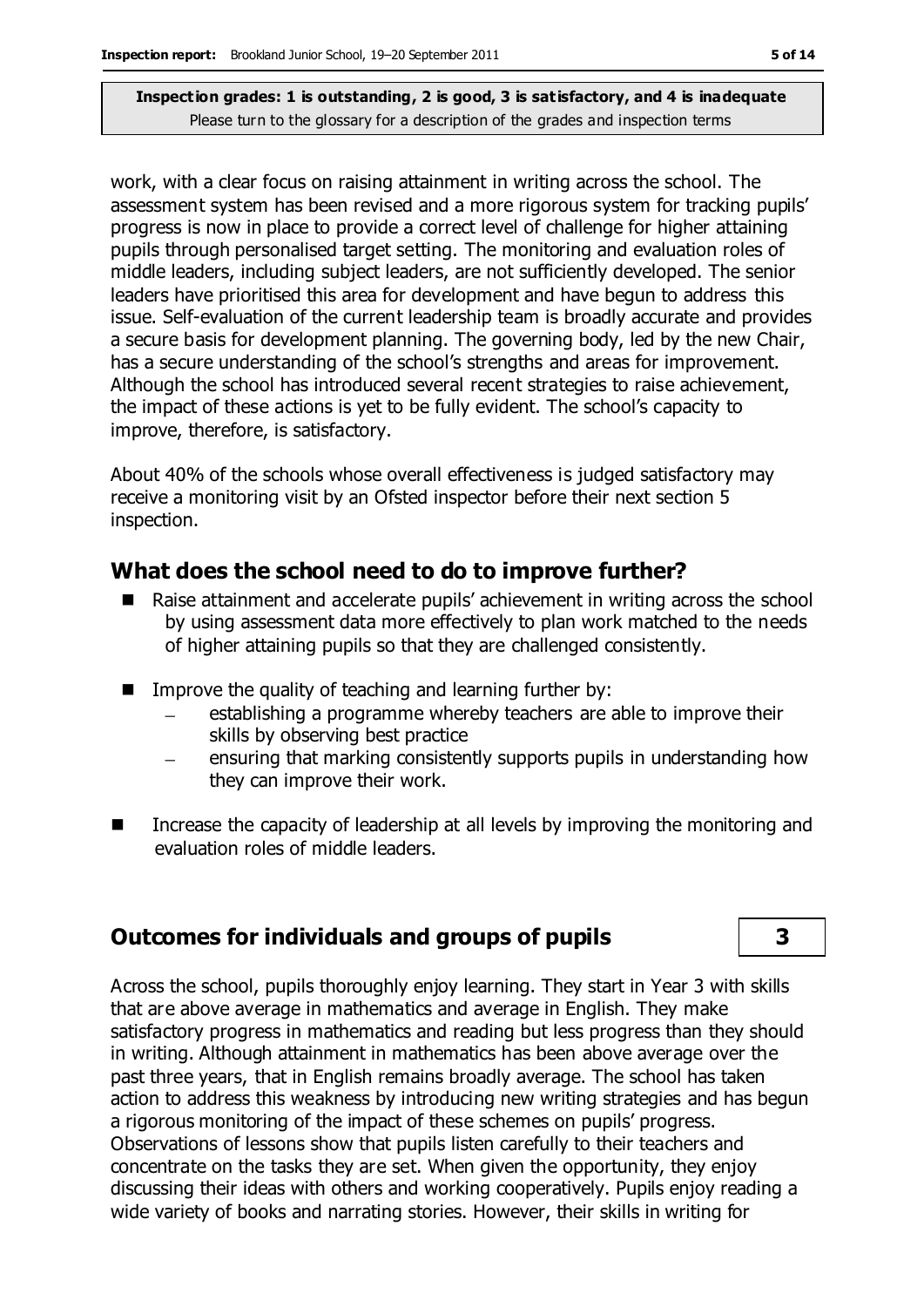different purposes, using a range of vocabulary, are not sufficiently developed. In mathematics, pupils enjoy investigative work, such as investigating the rules of odd and even numbers. They use their numeracy skills well to solve problems. There are no significant differences in the performance of boys and girls. Pupils who speak English as an additional language, including the very small minority who are at the early stages of learning English, are making satisfactory progress.

Pupils have a good understanding of how to stay safe and live healthy lives. Most take part enthusiastically in a range of sporting activities. Pupils make a strong contribution to school life. They take on a range of responsibilities and help in the smooth running of the school. They also raise funds for local, national and international charities, and provide support to their link school in Africa. Pupils' good spiritual, moral, social and cultural development is evident in their good behaviour and their willingness to look after and cooperate with each other. They respect others' values and beliefs. They develop good understanding of the needs, and celebrate the achievements, of others. Pupils are satisfactorily prepared for their future lives because of their satisfactory achievement and good personal development. Attendance remains consistently above average.

| Pupils' achievement and the extent to which they enjoy their learning                                                     |                |  |
|---------------------------------------------------------------------------------------------------------------------------|----------------|--|
| Taking into account:                                                                                                      |                |  |
| Pupils' attainment <sup>1</sup>                                                                                           | 3              |  |
| The quality of pupils' learning and their progress                                                                        | 3              |  |
| The quality of learning for pupils with special educational needs and/or disabilities<br>and their progress               | $\overline{2}$ |  |
| The extent to which pupils feel safe                                                                                      | $\overline{2}$ |  |
| Pupils' behaviour                                                                                                         | $\overline{2}$ |  |
| The extent to which pupils adopt healthy lifestyles                                                                       |                |  |
| The extent to which pupils contribute to the school and wider community                                                   |                |  |
| The extent to which pupils develop workplace and other skills that will<br>contribute to their future economic well-being |                |  |
| Taking into account:                                                                                                      |                |  |
| Pupils' attendance <sup>1</sup>                                                                                           | 2              |  |
| The extent of pupils' spiritual, moral, social and cultural development                                                   |                |  |

These are the grades for pupils' outcomes

### **How effective is the provision?**

Teachers have good subject knowledge, and the good relationships between adults and pupils contribute well to pupils' growing confidence and successfully promote their enjoyment in learning. The purpose of lessons is effectively shared with the

 $\overline{a}$ <sup>1</sup> The grades for attainment and attendance are: 1 is high; 2 is above average; 3 is broadly average; and 4 is low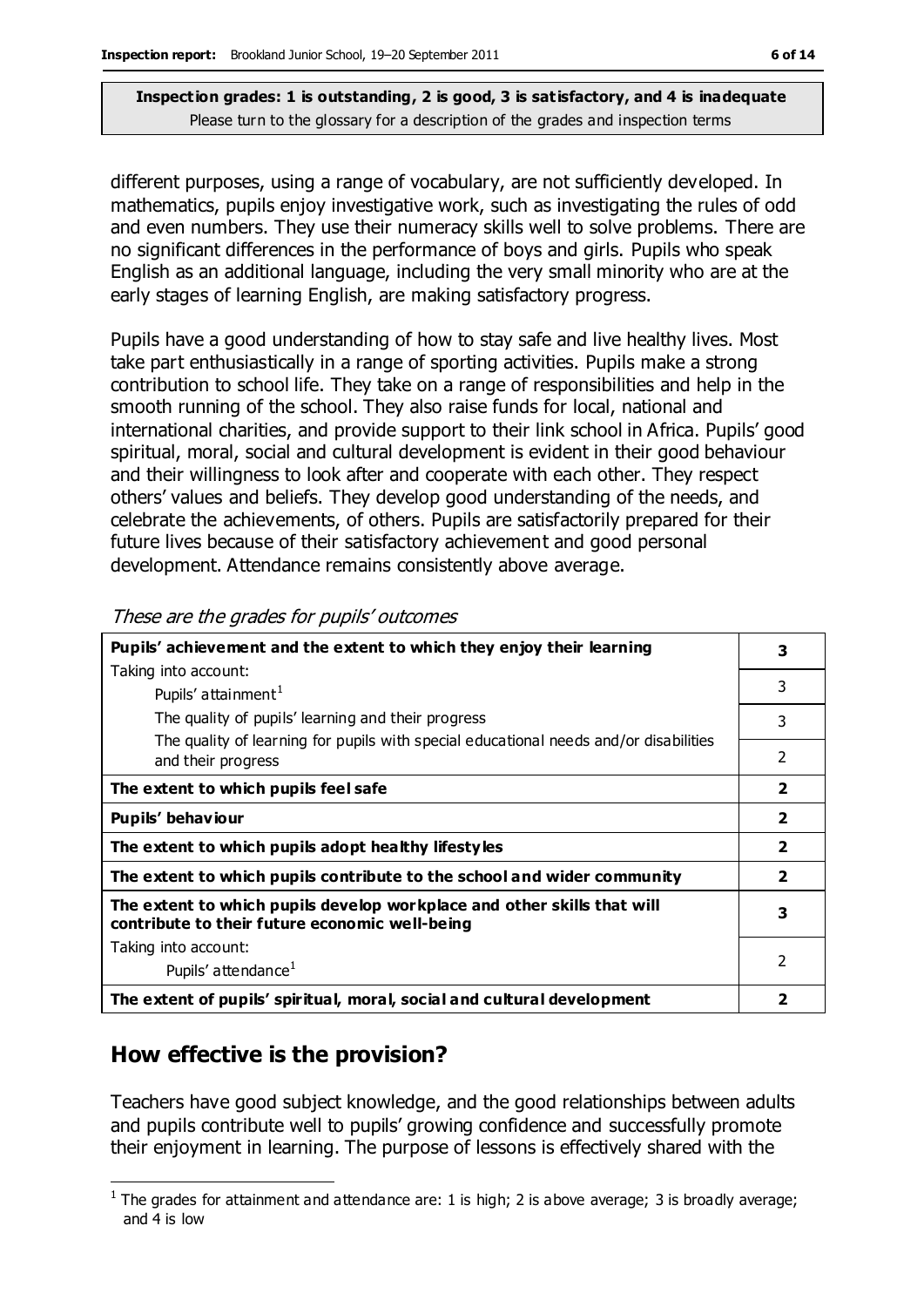class so that pupils know what they are expected to learn. Interactive whiteboards are used well to illustrate key teaching and learning points. There are good opportunities for pupils to discuss their learning and work in groups to investigate and solve problems. Teaching assistants are skilful in supporting all groups of pupils, particularly those with special educational needs and/or disabilities. Teachers have started to set individual targets for pupils to track their progress more effectively and to meet individual learning needs appropriately. This is beginning to have a positive impact on the quality of teaching and is leading to more accurate and rigorous monitoring of pupils' achievement, particularly that of higher attainers.

The curriculum provides a satisfactory range of interesting and varied activities and opportunities that extend pupils' learning experiences. It contributes effectively to pupils' personal development and well-being. The school has put in place a broad and balanced programme to ensure effective cross-curricular links to develop pupils' literacy, numeracy and information and communication technology skills across different subjects. These developments are beginning to support pupils' learning more effectively. A satisfactory range of after-school clubs including arts and sports clubs, as well as learning opportunities through visits to places of historical interest, enhance pupils' learning experience.

The school places a high priority on caring for and supporting pupils. It works efficiently with parents and carers and outside agencies to support the learning and well-being of pupils. Pupils with social, emotional and learning needs and those whose circumstances make them potentially vulnerable are well supported and make good progress. This is because the school's assessment and review procedures are effectively used to track and analyse the achievements of these pupils and to target appropriate intervention strategies. The arrangements for transferring pupils from the infant school as well as between Year 6 and the secondary schools are well organised and effective. Steps to promote regular attendance are successful and the well-organised breakfast club provides a welcoming, healthy and positive start of the day.

| The quality of teaching                                                                                    |  |
|------------------------------------------------------------------------------------------------------------|--|
| Taking into account:                                                                                       |  |
| The use of assessment to support learning                                                                  |  |
| The extent to which the curriculum meets pupils' needs, including, where<br>relevant, through partnerships |  |
| The effectiveness of care, guidance and support                                                            |  |

These are the grades for the quality of provision

#### **How effective are leadership and management?**

The new headteacher, supported by staff and the governing body, has reviewed the role of leaders to see how teamwork can be strengthened and to increase the drive for improvement. Her vision is clearly shared by other leaders and staff, who are fully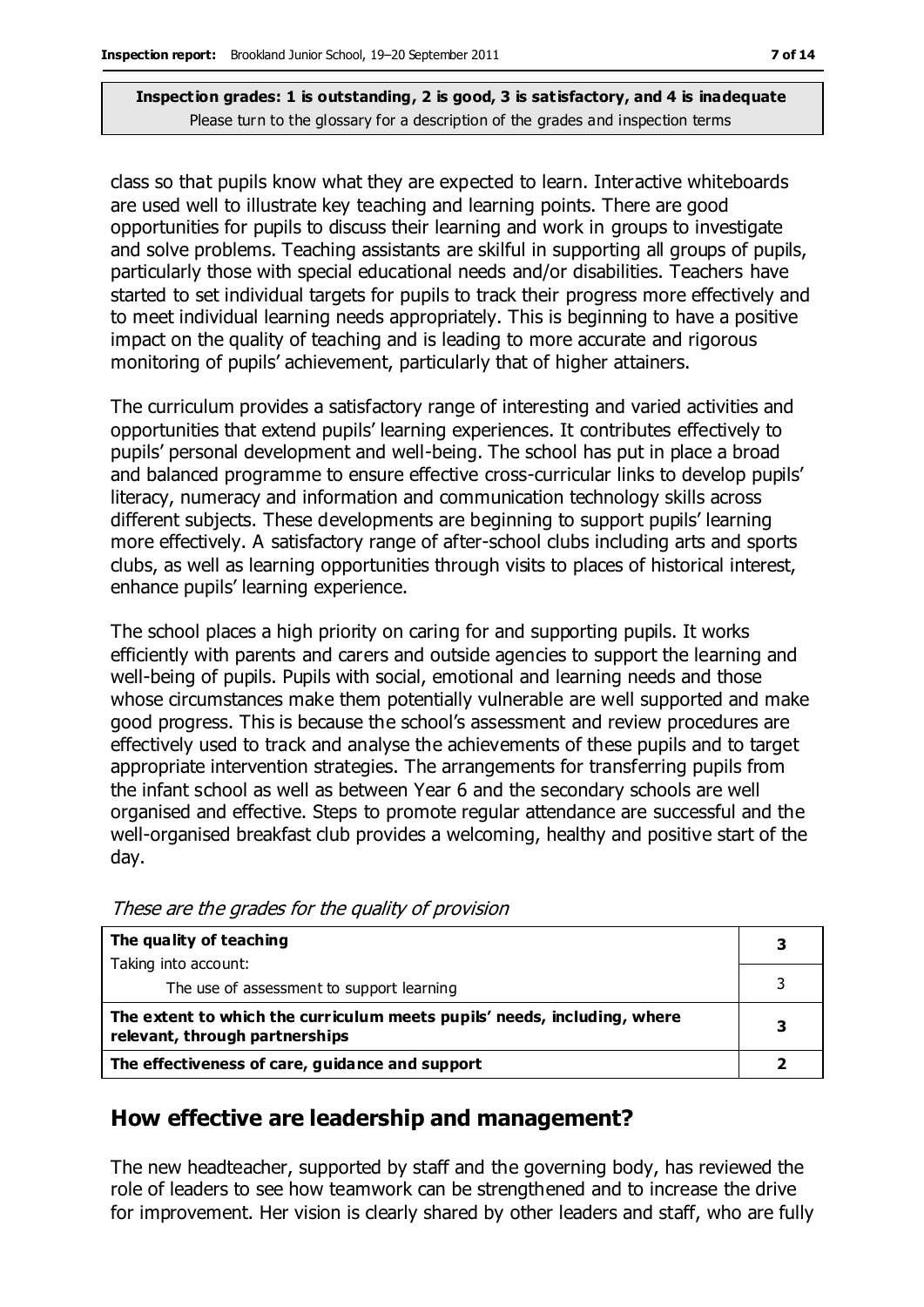committed to improving the school. There is a clear focus on monitoring the quality of teaching to ensure effective support for staff. Rigorous assessment and monitoring systems are being put in place with a clear focus on raising standards in writing. These measures are in the process of being implemented and there is still more to do to ensure that the improvements are applied consistently. Governance is satisfactory. The governing body demonstrates a shared understanding of the priorities for school improvement and recognises the need for more rigorous monitoring of the work of the school.

The school has successfully developed a strong partnership with parents and carers, involving them increasingly in their children's education. It is committed to equal opportunities and is seeking ways to raise standards of achievement for all groups of pupils with increasing success. Community cohesion operates well at the school and local level. Developing global links, including that with a school in Africa, give pupils a appreciation of cultural diversity and provide good opportunities for them to contribute to wider community cohesion. Leaders and the governing body have put in place secure arrangements for safeguarding the welfare of the pupils. The school successfully works in close partnership with outside agencies and local schools, and this supports pupils' learning and well-being effectively.

| The effectiveness of leadership and management in embedding ambition and<br>driving improvement                                                                     |                         |
|---------------------------------------------------------------------------------------------------------------------------------------------------------------------|-------------------------|
| Taking into account:                                                                                                                                                |                         |
| The leadership and management of teaching and learning                                                                                                              | 3                       |
| The effectiveness of the governing body in challenging and supporting the<br>school so that weaknesses are tackled decisively and statutory responsibilities<br>met | з                       |
| The effectiveness of the school's engagement with parents and carers                                                                                                | $\overline{2}$          |
| The effectiveness of partnerships in promoting learning and well-being                                                                                              | $\overline{\mathbf{2}}$ |
| The effectiveness with which the school promotes equality of opportunity and<br>tackles discrimination                                                              | 3                       |
| The effectiveness of safeguarding procedures                                                                                                                        | 3                       |
| The effectiveness with which the school promotes community cohesion                                                                                                 | $\overline{2}$          |
| The effectiveness with which the school deploys resources to achieve value for<br>money                                                                             | 3                       |

These are the grades for leadership and management

### **Views of parents and carers**

The vast majority of the parents and carers who returned the questionnaire report that their children enjoy school and most are very pleased with their children's experience in this school. They appreciate that the school keeps their children safe and ensures that they develop a good understanding of how to live a healthy lifestyle. Several parents and carers comment that the teaching staff are 'excellent'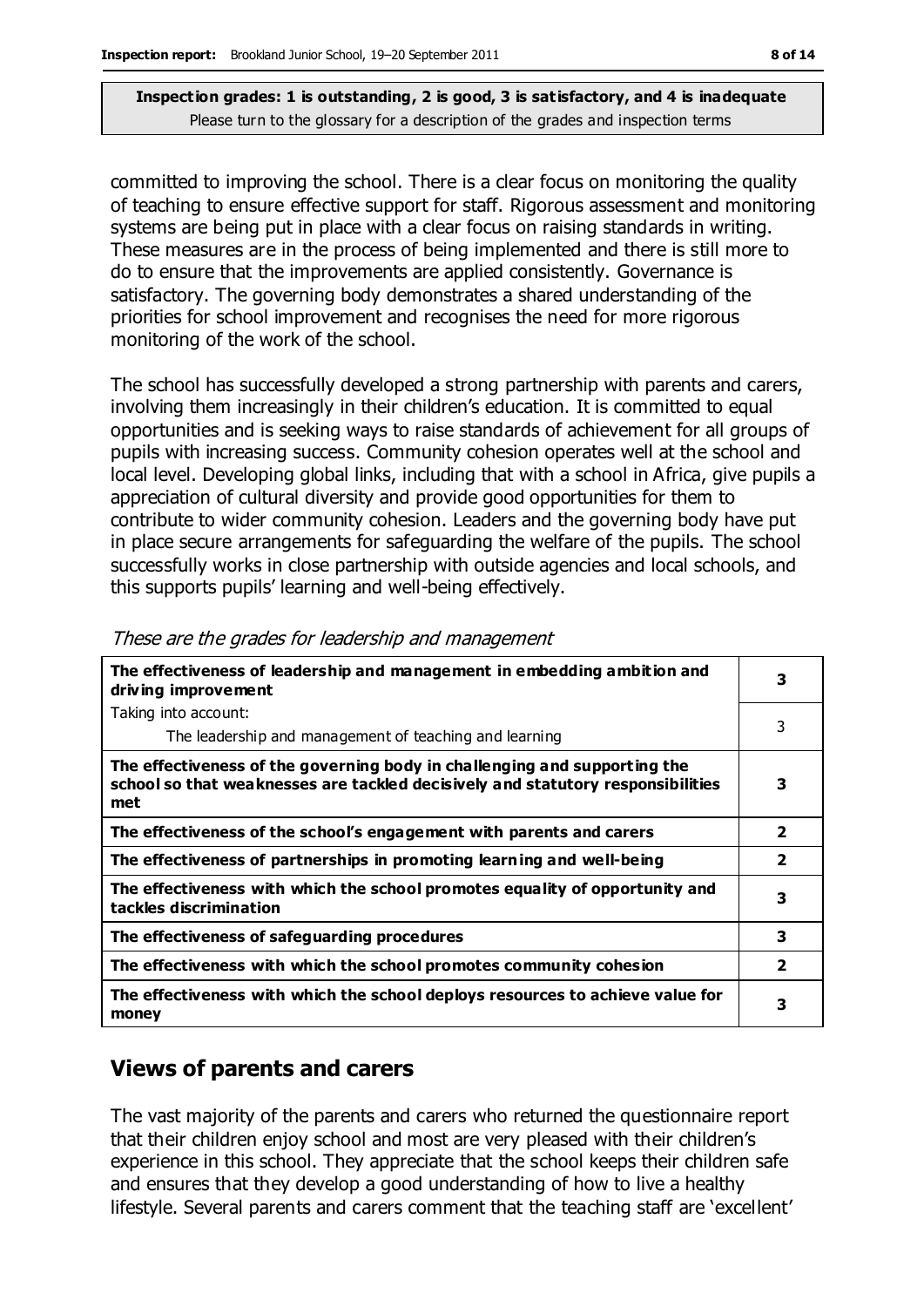and are 'good at dealing with any problems.' Most parents and carers feel that they are well informed about their children's progress. A very small minority are concerned about pupils' behaviour and bullying. The inspectors looked into these concerns. They found that pupils' behaviour is good overall and that any inappropriate behaviour is dealt with immediately and effectively.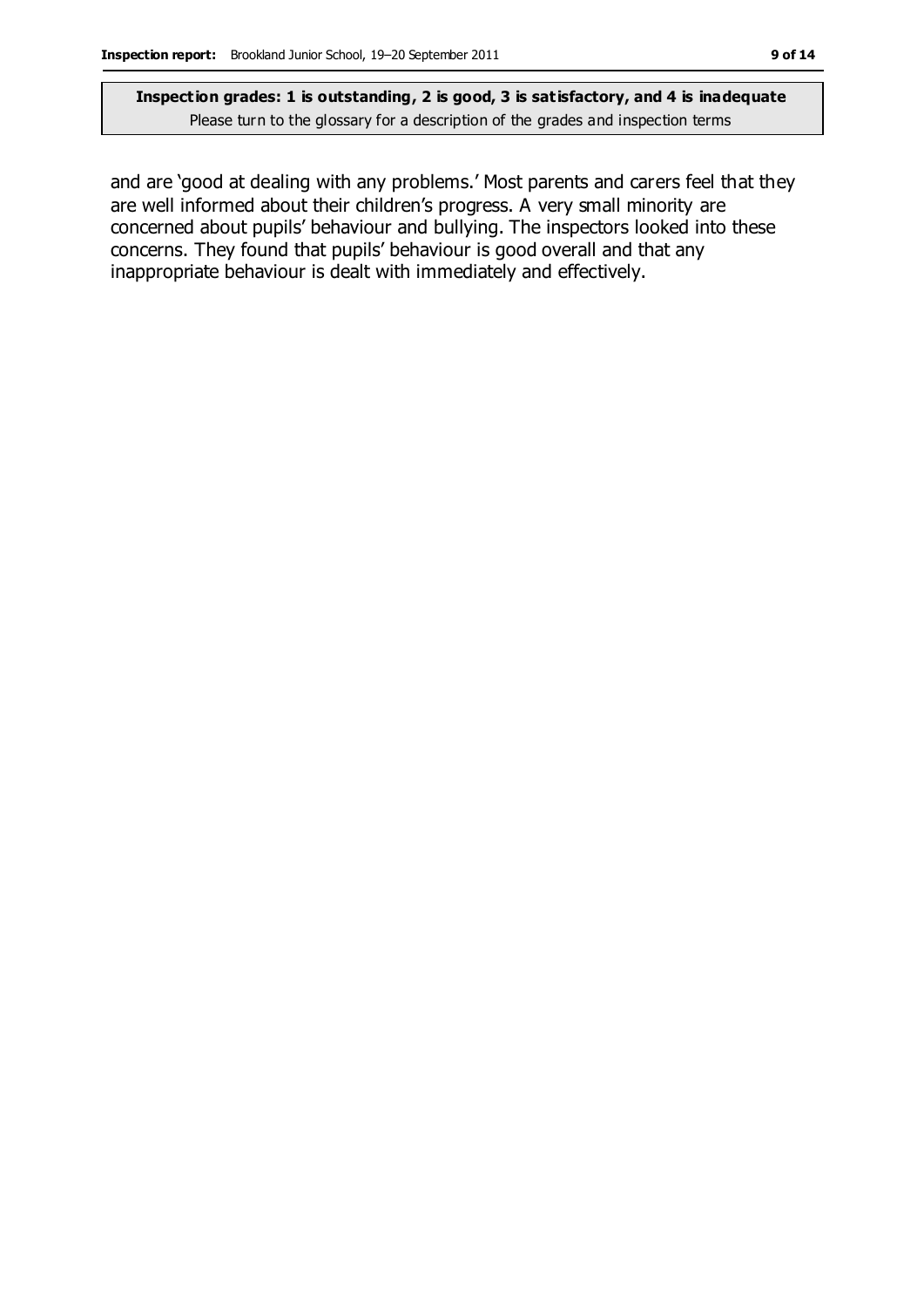#### **Responses from parents and carers to Ofsted's questionnaire**

Ofsted invited all the registered parents and carers of pupils registered at Brookland Junior School to complete a questionnaire about their views of the school.

In the questionnaire, parents and carers were asked to record how strongly they agreed with 13 statements about the school.

The inspection team received 77 completed questionnaires by the end of the on-site inspection. In total, there are 224 pupils registered at the school.

| <b>Statements</b>                                                                                                                                                                                                                                       | <b>Strongly</b><br>agree |               | <b>Agree</b> |               | <b>Disagree</b> |               | <b>Strongly</b><br>disagree |               |
|---------------------------------------------------------------------------------------------------------------------------------------------------------------------------------------------------------------------------------------------------------|--------------------------|---------------|--------------|---------------|-----------------|---------------|-----------------------------|---------------|
|                                                                                                                                                                                                                                                         | <b>Total</b>             | $\frac{1}{2}$ | <b>Total</b> | $\frac{1}{2}$ | <b>Total</b>    | $\frac{1}{2}$ | <b>Total</b>                | $\frac{1}{2}$ |
| My child enjoys school                                                                                                                                                                                                                                  | 42                       | 55            | 34           | 44            | 0               | 0             | $\mathbf 0$                 | $\mathbf 0$   |
| The school keeps my child<br>safe                                                                                                                                                                                                                       | 33                       | 43            | 38           | 49            | 3               | 4             | $\mathbf 0$                 | $\mathbf 0$   |
| The school informs me about<br>my child's progress                                                                                                                                                                                                      | 34                       | 44            | 33           | 43            | 6               | 8             | $\mathbf 0$                 | $\mathbf 0$   |
| My child is making enough<br>progress at this school                                                                                                                                                                                                    | 21                       | 27            | 45           | 58            | $\overline{2}$  | 3             | $\mathbf{1}$                | $\mathbf{1}$  |
| The teaching is good at this<br>school                                                                                                                                                                                                                  | 31                       | 40            | 39           | 51            | 3               | 4             | $\mathbf 0$                 | $\mathbf 0$   |
| The school helps me to<br>support my child's learning                                                                                                                                                                                                   | 32                       | 42            | 36           | 47            | 6               | 8             | $\Omega$                    | $\mathbf 0$   |
| The school helps my child to<br>have a healthy lifestyle                                                                                                                                                                                                | 31                       | 40            | 44           | 57            | $\mathbf 0$     | $\mathbf 0$   | $\mathbf 0$                 | $\mathbf 0$   |
| The school makes sure that<br>my child is well prepared for<br>the future (for example<br>changing year group,<br>changing school, and for<br>children who are finishing<br>school, entering further or<br>higher education, or entering<br>employment) | 32                       | 42            | 34           | 44            | $\overline{2}$  | 3             | $\mathbf{0}$                | $\mathbf 0$   |
| The school meets my child's<br>particular needs                                                                                                                                                                                                         | 26                       | 34            | 45           | 58            | $\overline{2}$  | 3             | $\mathbf 0$                 | $\mathbf 0$   |
| The school deals effectively<br>with unacceptable behaviour                                                                                                                                                                                             | 23                       | 30            | 38           | 49            | 11              | 14            | $\mathbf 0$                 | 0             |
| The school takes account of<br>my suggestions and<br>concerns                                                                                                                                                                                           | 23                       | 30            | 41           | 53            | 6               | 8             | $\mathbf 0$                 | $\mathbf 0$   |
| The school is led and<br>managed effectively                                                                                                                                                                                                            | 23                       | 30            | 37           | 48            | 5               | 6             | $\overline{4}$              | 5             |
| Overall, I am happy with my<br>child's experience at this<br>school                                                                                                                                                                                     | 30                       | 39            | 40           | 52            | 3               | 4             | $\mathbf 0$                 | $\mathbf 0$   |

The table above summarises the responses that parents and carers made to each statement. The percentages indicate the proportion of parents and carers giving that response out of the total number of completed questionnaires. Where one or more parents and carers chose not to answer a particular question, the percentages will not add up to 100%.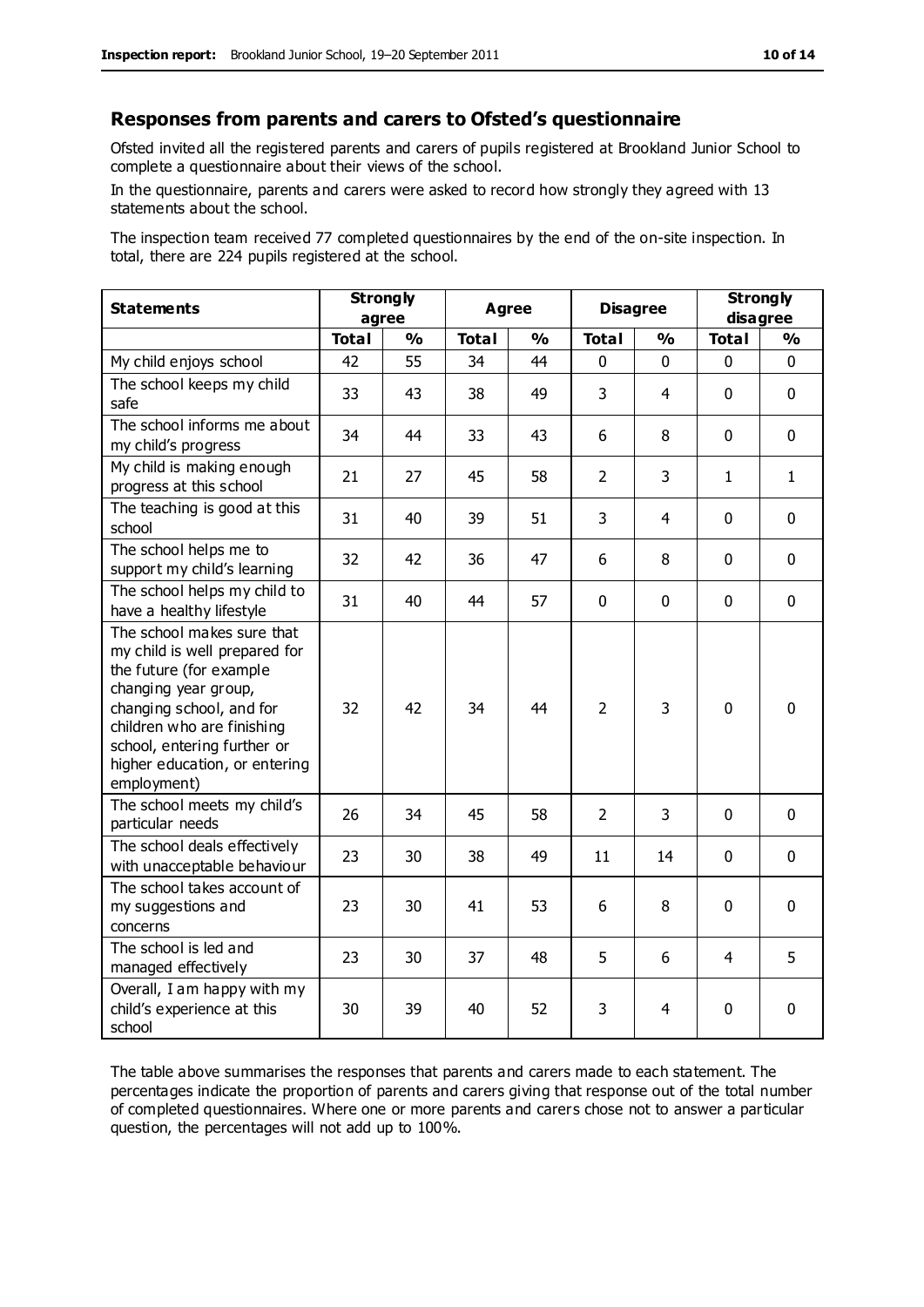### **Glossary**

#### **What inspection judgements mean**

| Grade   | <b>Judgement</b> | <b>Description</b>                                            |
|---------|------------------|---------------------------------------------------------------|
| Grade 1 | Outstanding      | These features are highly effective. An outstanding           |
|         |                  | school provides exceptionally well for all its pupils' needs. |
| Grade 2 | Good             | These are very positive features of a school. A school        |
|         |                  | that is good is serving its pupils well.                      |
| Grade 3 | Satisfactory     | These features are of reasonable quality. A satisfactory      |
|         |                  | school is providing adequately for its pupils.                |
| Grade 4 | Inadequate       | These features are not of an acceptable standard. An          |
|         |                  | inadequate school needs to make significant                   |
|         |                  | improvement in order to meet the needs of its pupils.         |
|         |                  | Ofsted inspectors will make further visits until it           |
|         |                  | improves.                                                     |

#### **Overall effectiveness of schools**

|                       |                    |      | Overall effectiveness judgement (percentage of schools) |                   |
|-----------------------|--------------------|------|---------------------------------------------------------|-------------------|
| <b>Type of school</b> | <b>Outstanding</b> | Good | <b>Satisfactory</b>                                     | <b>Inadequate</b> |
| Nursery schools       | 43                 | 47   | 10                                                      |                   |
| Primary schools       | h                  | 46   | 42                                                      |                   |
| Secondary             | 14                 | 36   | 41                                                      |                   |
| schools               |                    |      |                                                         |                   |
| Sixth forms           | 15                 | 42   | 41                                                      |                   |
| Special schools       | 30                 | 48   | 19                                                      |                   |
| Pupil referral        | 14                 | 50   | 31                                                      |                   |
| units                 |                    |      |                                                         |                   |
| All schools           | 10                 | 44   | 39                                                      |                   |

New school inspection arrangements were introduced on 1 September 2009. This means that inspectors now make some additional judgements that were not made previously.

The data in the table above are for the period 1 September 2010 to 08 April 2011 and are consistent with the latest published official statistics about maintained school inspection outcomes (see [www.ofsted.gov.uk\)](http://www.ofsted.gov.uk/).

The sample of schools inspected during 2010/11 was not representative of all schools nationally, as weaker schools are inspected more frequently than good or outstanding schools.

Percentages are rounded and do not always add exactly to 100.

Sixth form figures reflect the judgements made for the overall effectiveness of the sixth form in secondary schools, special schools and pupil referral units.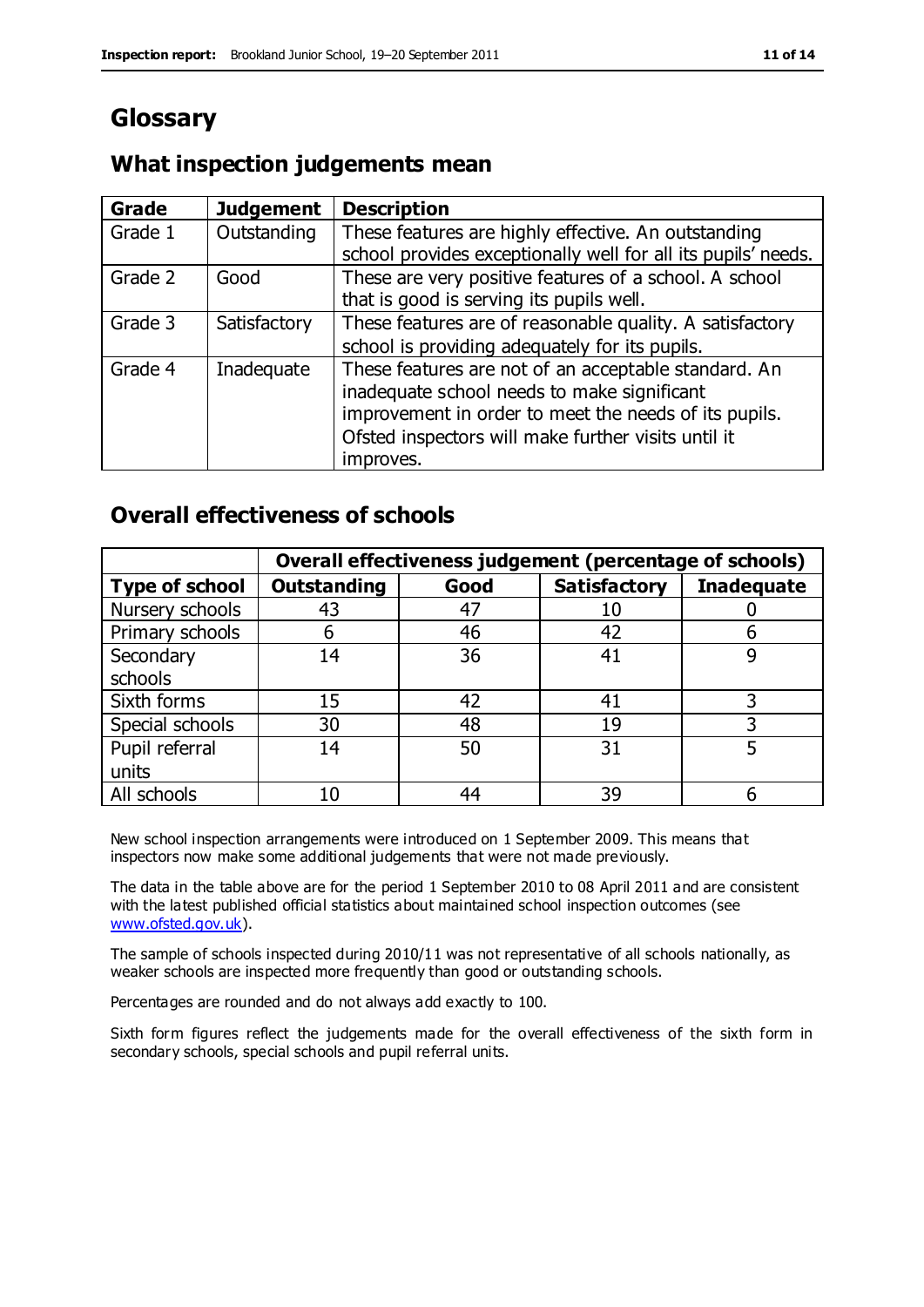## **Common terminology used by inspectors**

| Achievement:               | the progress and success of a pupil in their<br>learning, development or training.                                                                                                                                                                                                                                             |  |  |
|----------------------------|--------------------------------------------------------------------------------------------------------------------------------------------------------------------------------------------------------------------------------------------------------------------------------------------------------------------------------|--|--|
| Attainment:                | the standard of the pupils' work shown by test and<br>examination results and in lessons.                                                                                                                                                                                                                                      |  |  |
| Capacity to improve:       | the proven ability of the school to continue<br>improving. Inspectors base this judgement on what<br>the school has accomplished so far and on the<br>quality of its systems to maintain improvement.                                                                                                                          |  |  |
| Leadership and management: | the contribution of all the staff with responsibilities,<br>not just the headteacher, to identifying priorities,<br>directing and motivating staff and running the<br>school.                                                                                                                                                  |  |  |
| Learning:                  | how well pupils acquire knowledge, develop their<br>understanding, learn and practise skills and are<br>developing their competence as learners.                                                                                                                                                                               |  |  |
| Overall effectiveness:     | inspectors form a judgement on a school's overall<br>effectiveness based on the findings from their<br>inspection of the school. The following judgements,<br>in particular, influence what the overall<br>effectiveness judgement will be.                                                                                    |  |  |
|                            | The school's capacity for sustained<br>improvement.<br>Outcomes for individuals and groups of<br>ш<br>pupils.<br>The quality of teaching.<br>The extent to which the curriculum meets<br>a s<br>pupils' needs, including, where relevant,<br>through partnerships.<br>The effectiveness of care, guidance and<br>■<br>support. |  |  |
| Progress:                  | the rate at which pupils are learning in lessons and<br>over longer periods of time. It is often measured<br>by comparing the pupils' attainment at the end of a<br>key stage with their attainment when they started.                                                                                                         |  |  |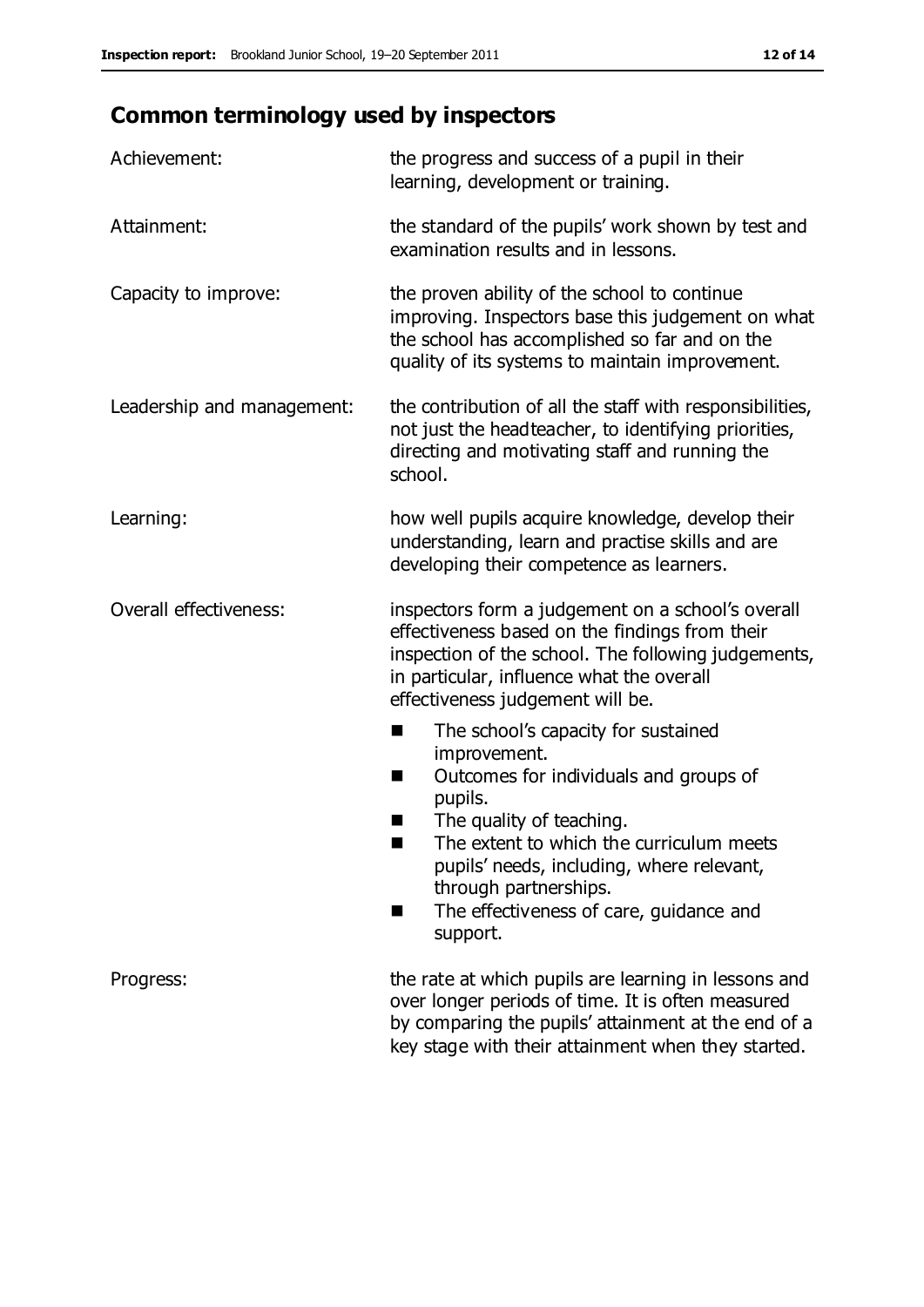#### **This letter is provided for the school, parents and carers to share with their children. It describes Ofsted's main findings from the inspection of their school.**



21 September 2011

Dear Pupils

#### **Inspection of Brookland Junior School, Cheshunt, EN8 0RX**

Thank you all very much for welcoming us to your school and being so friendly and helpful. Thank you also for the questionnaires that you filled in for the inspection and for sharing your views with us. We enjoyed talking with you and watching your singing performance in an assembly. We were impressed with your good behaviour and were pleased to see you enjoying playtimes and lunchtimes together and eating healthily. You work well together and are good at helping the school to run smoothly. Teachers find lots of interesting things for you to learn, and everyone looks after you well.

Your school is providing you with a satisfactory education. As a result, you make satisfactory progress and the majority of you reach the standards expected by the time you leave Year 6. To improve your school further, we have asked the headteacher and staff to:

- help you to make faster progress with your writing
- make sure that the work provided for you is just a bit harder to move your learning forward as rapidly as possible
- make sure that teachers help you to understand how you can improve your work
- make sure that more of the teachers take on responsibility for leading some of the improvements in your school.

I am sure that you and your teachers will work hard to make these improvements. You can help the school to get even better by working hard and by continuing to behave well, so that your school is always a happy place.

I wish you well for the future.

Yours sincerely

Tusha Chakraborti Lead inspector